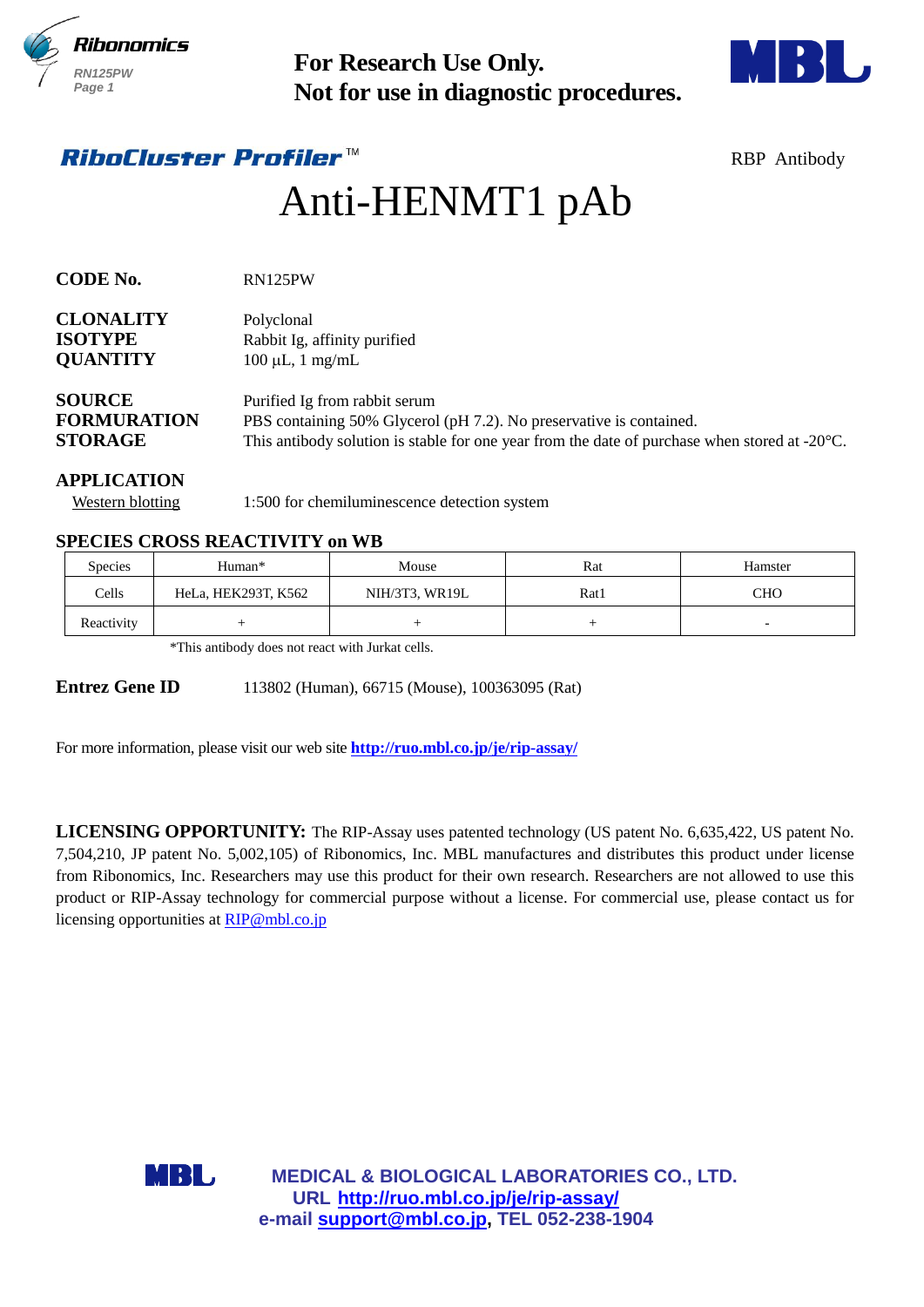## **RELATED PRODUCTS**

| <u>RIP-Assay Kit</u>   |                                                                 |
|------------------------|-----------------------------------------------------------------|
| <b>RN1001</b>          | <b>RIP-Assay Kit</b>                                            |
| <b>RN1005</b>          | RIP-Assay Kit for microRNA                                      |
|                        |                                                                 |
| RIP-Certified Antibody |                                                                 |
| RN001P                 | Anti-EIF4E pAb                                                  |
| RN002P                 | Anti-EIF4G1 (Human) pAb                                         |
| RN003P                 | Anti-EIF4G2 pAb                                                 |
| RN004P                 | Anti-ELAVL1 (HuR) pAb                                           |
| <b>RN005P</b>          | Anti-ELAVL2 (HuB) (Human) pAb                                   |
| RN006P                 | Anti-ELAVL3 (HuC) pAb                                           |
| RN007P                 | Anti-IGF2BP1 (IMP1) pAb                                         |
| RN008P                 | Anti-IGF2BP2 (IMP2) pAb                                         |
| RN009P                 | Anti-IGF2BP3 (IMP3) pAb                                         |
| RN010P                 | Anti-MSI1 (Musashi1) pAb                                        |
| RN011P                 | Anti-PTBP1 (Human) pAb                                          |
| RN012P                 | Anti-STAU1 (Human) pAb                                          |
| RN013P                 | Anti-STAU2 (Human) pAb                                          |
| RN015P                 | Anti-YBX1 pAb                                                   |
| RN019P                 | Anti-HNRNPK pAb                                                 |
| <b>RN020P</b>          | Anti-ILF3 (Human) pAb                                           |
| <b>RN021P</b>          | Anti-KHDRBS1 pAb                                                |
| <b>RN022P</b>          | Anti-PABPC4 pAb                                                 |
| RN024P                 | Anti-PCBP1 pAb                                                  |
| RN025P                 | Anti-PCBP2 pAb                                                  |
| RN026P                 | Anti-PUM1 pAb                                                   |
| RN027P                 | Anti-PUM2 pAb                                                   |
| <b>RN028P</b>          | Anti-EIF2C1 (AGO1) pAb                                          |
| RN032P                 | Anti-CIRBP pAb                                                  |
| RN033P                 | Anti-TNRC6A (GW182) (Human) pAb                                 |
| RN037P                 | Anti-AUH pAb                                                    |
| RN038P                 | Anti-CPEB1 pAb                                                  |
| <b>RN041P</b>          | Anti-KHDRBS2 (SLM1) pAb                                         |
| RN045P                 | Anti-SLBP pAb                                                   |
| <b>RN001M</b>          | Anti-IGF2BP1 (IMP1) mAb (6H6)                                   |
| <b>RN003M</b>          | Anti-EIF2C2 (AGO2) (Human) mAb (1B1-E2H5)                       |
| <b>RN004M</b>          | Anti-Ribosomal P0/P1/P2 mAb (9D5)                               |
| <b>RN005M</b>          | Anti-EIF2C2 (AGO2) mAb (2A8)                                    |
| <b>RN006M</b>          | Anti-EIF4E mAb $(C107-3-5)$                                     |
| RN007M                 | Anti-ELAVL1 (HuR) mAb (C67-1)                                   |
| <b>RN009M</b>          | Anti-PABPC1 mAb (10E10)                                         |
| <b>RN011M</b>          | Anti-2,2,7-trimethylguanosine (m <sub>3</sub> G/TMG) mAb        |
|                        | $(C1-36)$                                                       |
|                        |                                                                 |
| <b>RBP</b> Antibody    |                                                                 |
| RN008MW                | Anti-ELAVL1 (HuR) mAb (C54-6)                                   |
| RN010MW                | Anti-PIWIL1 (MIWI) mAb (2D9)                                    |
| RN023PW                | Anti-PABPN1 pAb                                                 |
| RN047PW                | Anti-PTBP2 pAb                                                  |
| RN050PW                | Anti-GRSF1 pAb                                                  |
| RN051PW                | Anti-HDLBP (Vigilin) pAb                                        |
| RN052PW                | Anti-HNRNPC pAb                                                 |
| RN054PW                | Anti-PCBP3 pAb                                                  |
|                        | RN060PW Anti-HNRNPD (AUF1) pAb<br>$P N061 P W$ Anti HNPNPA0 nAh |
|                        |                                                                 |

RN061PW Anti-HNRNPA0 pAb RN063PW Anti-DHX9 pAb RN064PW Anti-FUSIP1 (SRSF10) pAb

RN065PW Anti-KHSRP pAb

RN067PW Anti-PPP1R10 pAb

| RN068PW | Anti-PPP1R8 pAb                 |
|---------|---------------------------------|
| RN069PW | Anti-RBM14 pAb                  |
| RN077PW | Anti-SMN1 pAb                   |
| RN078PW | Anti-SMNDC1 pAb                 |
| RN079PW | Anti-SRSF7 (9G8) pAb            |
| RN080PW | Anti-SRSF3 (SRp20) pAb          |
| RN081PW | Anti-SRSF9 (SRp30c) pAb         |
| RN082PW | Anti-SRSF5 (SRP40) pAb          |
| RN084PW | Anti-SRRM1 (SRM160) pAb         |
| RN085PW | Anti-U2AF1 pAb                  |
| RN086PW | Anti-U2AF2 pAb                  |
| RN087PW | Anti-ALYREF (THOC4) pAb         |
| RN088PW | Anti-NXF1 (TAP) pAb             |
| RN089PW | Anti-MAGOH pAb                  |
| RN090PW | Anti-DDX21 pAb                  |
| RN091PW | Anti-DDX23 pAb                  |
| RN092PW | Anti-NONO (P54NRB) pAb          |
| RN093PW | Anti-PRPF4 pAb                  |
| RN094PW | Anti-PRPF8 pAb                  |
| RN095PW | Anti-SNRNP200 pAb               |
| RN096PW | Anti-SNRNP40 pAb                |
| RN097PW | Anti-SNRNP70 pAb                |
| RN098PW | Anti-EDC4 pAb                   |
| RN099PW | Anti-EIF4A1 pAb                 |
| RN100PW | Anti-EXOSC5 (RRP46) (Human) pAb |
| RN101PW | Anti-FBL (Fibrillarin) pAb      |
| RN102PW | Anti-GEMIN2 (Human) pAb         |
| RN103PW | Anti-NCBP1 (CBP80) pAb          |
| RN104PW | Anti-PAN2 (USP52) (Human) pAb   |
| RN105PW | Anti-PARN pAb                   |
| RN106PW | Anti-SFPQ (PSF) pAb             |
| RN107PW | Anti-TARDBP (TDP-43) pAb        |
| RN108PW | Anti-UPF1 pAb                   |
| RN109PW | Anti-XRN1 (Human) pAb           |
| RN110PW | Anti-CNOT7 (CAF1) pAb           |
| RN111PW | Anti-ETF1 (eRF1) pAb            |
| RN112PW | Anti-DCP1B (Human) pAb          |
| RN113PW | Anti-DHX36 (RHAU) pAb           |
| RN114PW | Anti-HNRNPA1 pAb                |
| RN115PW | Anti-LIN28B (Human) pAb         |
| RN116PW | Anti-DDX39B (UAP56) pAb         |
| RN117PW | Anti-CCAR2 (DBC1) pAb           |
| RN118PW | Anti-UPF3B pAb                  |
| RN119PW | Anti-GSPT2 (eRF3b) (Human) pAb  |
| RN120PW | Anti-RBM8A (Y14) pAb            |
| RN121PW | Anti-FTO (Human) pAb            |
| RN122PW | Anti-ALKBH5 pAb                 |
| RN123PW | Anti-YTHDF2 pAb                 |
| RN124PW | Anti-RNMT (Human) pAb           |
| RN125PW | Anti-HENMT1 pAb                 |
| RN126PW | Anti-AHCY (SAHH) pAb            |
| RN127PW | Anti-NSUN2 (Human) pAb          |
| RN128PW | Anti-TRMT6 (Human) pAb          |
| RN129PW | Anti-DDX6 (RCK/p54) pAb         |
| RN130PW | Anti-TRMT61A (Human) pAb        |

For the latest information of RiboCluster Profiler™, please visit our website at<http://ruo.mbl.co.jp/je/rip-assay/>